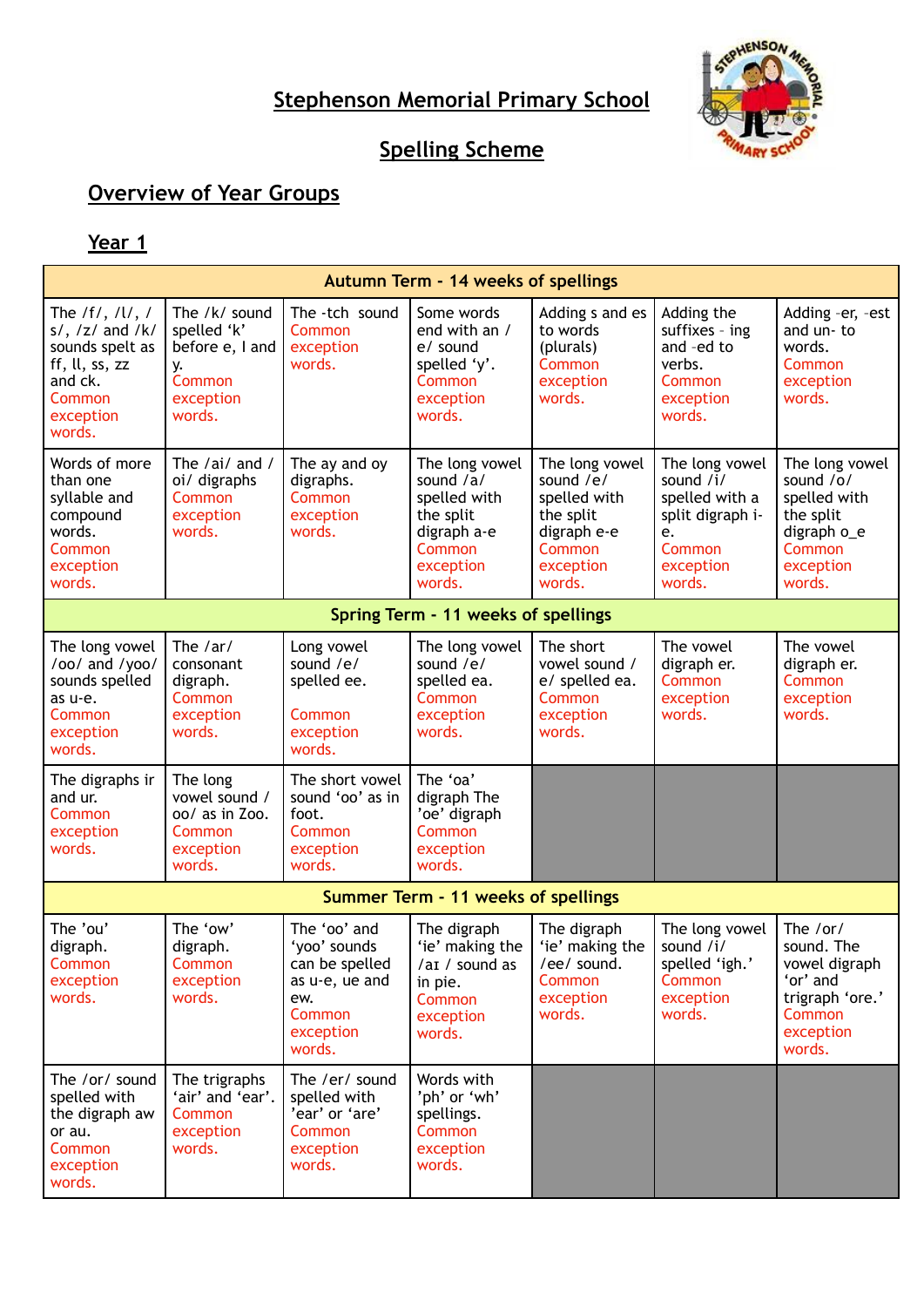| Autumn Term - 14 weeks of spellings                              |                                                                              |                                                                                   |                                                     |                                                                            |                                                                   |                                                                  |  |
|------------------------------------------------------------------|------------------------------------------------------------------------------|-----------------------------------------------------------------------------------|-----------------------------------------------------|----------------------------------------------------------------------------|-------------------------------------------------------------------|------------------------------------------------------------------|--|
| The $/j/$ sound<br>spelled -dge at<br>the end of<br>words        | The $/j/$ sound<br>spelled -ge at<br>the end of<br>words.                    | The $/j/$ sound<br>spelled with a<br>g.                                           | The /s/ sound<br>spelled c<br>before e, i and<br>у. | The $/n/$ sound<br>spelled kn and<br>gn at the<br>beginning of<br>words.   | Common<br>exception<br>words.                                     | The $/r/$ sound<br>spelled 'wr' at<br>the beginning<br>of words. |  |
| The $/r/$ sound<br>spelled 'wr' at<br>the beginning<br>of words. | The $/$ l $/$ or $/$<br>ul/ sound<br>spelled '-el' at<br>the end of<br>words | The $/$ <i>l</i> or $/$ ul $/$<br>sound spelled '-<br>al' at the end<br>of words. | Words ending<br>in $'$ -il.'                        | Common<br>exception<br>words.                                              | The long vowel<br>'i' spelled with<br>a y at the end<br>of words. | Adding '-es' to<br>nouns and<br>verbs ending in<br>$\cdot$ v.'   |  |
| Spring Term - 11 weeks of spellings                              |                                                                              |                                                                                   |                                                     |                                                                            |                                                                   |                                                                  |  |
| Adding '-ed' to<br>words ending<br>in y.                         | Adding '-er' to<br>words ending<br>in y.                                     | Adding 'ing' to<br>words ending in<br>'e' with a<br>consonant<br>before it.       | Common<br>exception<br>words.                       | Adding 'er' to<br>words ending<br>in 'e' with a<br>consonant<br>before it. | Adding '-ing' to<br>words of one<br>syllable.                     | Adding '-ed" to<br>words of one<br>syllable.                     |  |
| The 'or' sound<br>spelled 'a'<br>before II and II                | The short<br>vowel sound<br>$\cdot$ 0.'                                      | Common<br>exception<br>words.                                                     | The $/ee/$<br>sound spelled<br>$-ey'$               |                                                                            |                                                                   |                                                                  |  |
| Summer Term - 11 weeks of spellings                              |                                                                              |                                                                                   |                                                     |                                                                            |                                                                   |                                                                  |  |
| Words with the<br>spelling 'a'<br>after w and qu.                | The /er/<br>and $/or/$<br>sound spelled<br>with or or ar.                    | The $/z/$ sound<br>spelled s.                                                     | The suffixes '-<br>ment' and '-<br>ness'            | The suffixes '-<br>ful' and '-less'                                        | Homophones or<br>near<br>homophones                               | Homophones or<br>near<br>homophones                              |  |
| Words ending<br>in '-tion.'                                      | <b>Contractions</b>                                                          | The possessive<br>apostrophe<br>(singular)                                        | Common<br>exception<br>words.                       |                                                                            |                                                                   |                                                                  |  |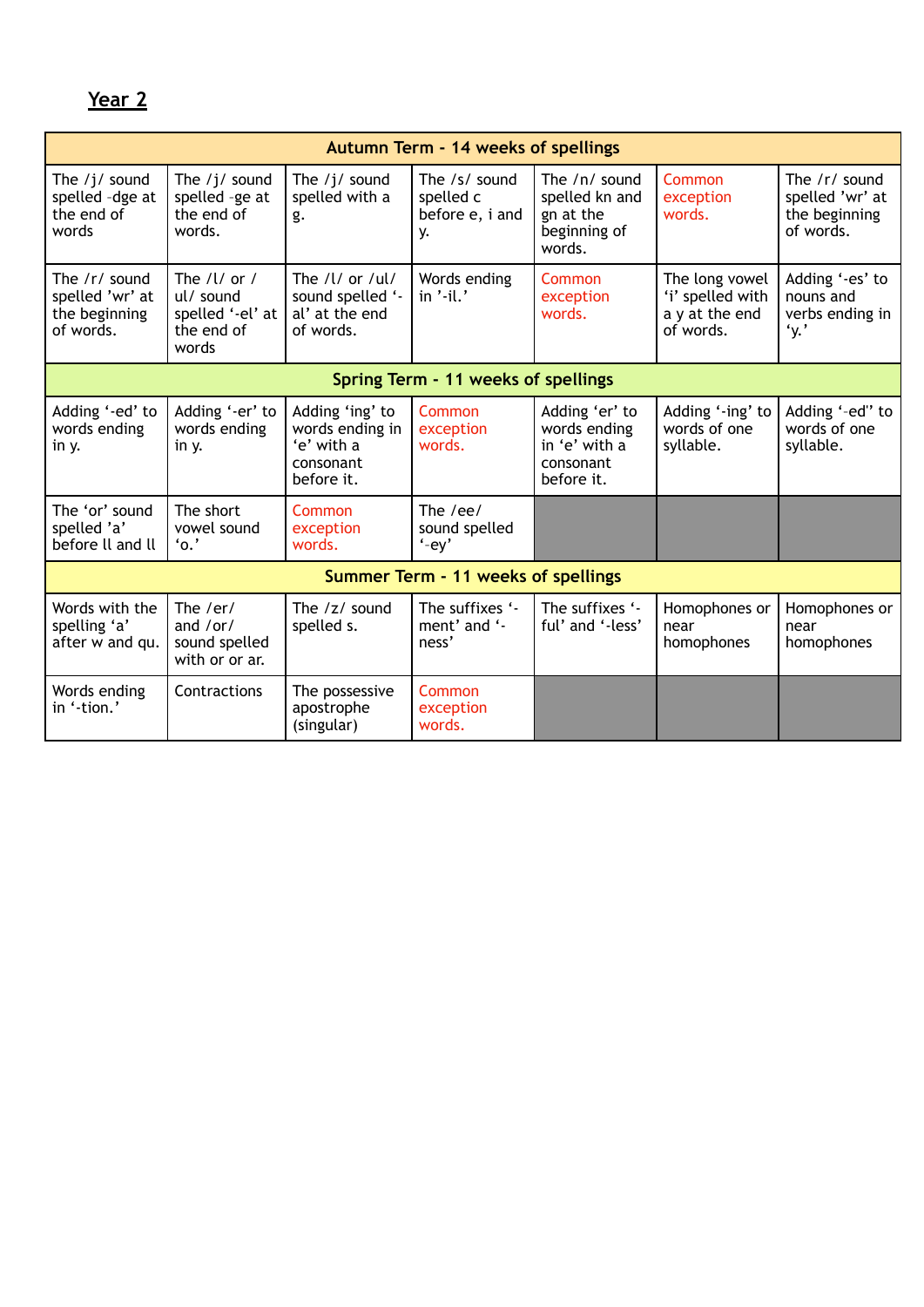| Autumn Term - 14 weeks of spellings          |                                                                                                   |                                                                                                |                                                                                                 |                                                                                                                       |                                                           |                                                |  |
|----------------------------------------------|---------------------------------------------------------------------------------------------------|------------------------------------------------------------------------------------------------|-------------------------------------------------------------------------------------------------|-----------------------------------------------------------------------------------------------------------------------|-----------------------------------------------------------|------------------------------------------------|--|
| The /ow/<br>sound spelled<br>'ou.'           | The /u/ sound<br>spelled 'ou.'                                                                    | The /i/ sound<br>spelled with a<br>$\dot{v}$ ,                                                 | Words with<br>endings that<br>sound like /ze/<br>spelt with '-<br>sure.'                        | Words with<br>endings that<br>sound like /ch/<br>is often spelled<br>-'ture' unless<br>the root word<br>ends in (t)ch | <b>Common</b><br>exception<br>words.                      | Words with the<br>prefix 're-'                 |  |
| The prefix<br>'dis-'                         | The prefix<br>'mis-'                                                                              | Adding suffixes<br>beginning with<br>vowel letters to<br>words of more<br>than one<br>syllable | Adding suffixes<br>beginning with<br>vowel letters<br>to words of<br>more than one<br>syllable. | Common<br>exception<br>words.                                                                                         | The long vowel<br>/a/ sound<br>spelled 'ai'               | The long $/a/$<br>vowel sound<br>spelled 'ei.' |  |
| Spring Term - 11 weeks of spellings          |                                                                                                   |                                                                                                |                                                                                                 |                                                                                                                       |                                                           |                                                |  |
| The long /a/<br>vowel sound<br>spelled 'ey.' | Adding the<br>suffix -ly.                                                                         | Homophones                                                                                     | Common<br>exception<br>words.                                                                   | The /l/ sound<br>spelled '-al' at<br>the end of<br>words.                                                             | The /l/ sound<br>spelled '-le' at<br>the end of<br>words. | Adding the<br>suffix '-ly'                     |  |
| Adding the<br>suffix '-ally'                 | Adding the<br>suffix -ly.<br>Words which<br>do not follow<br>the rules.                           | Common<br>exception<br>words.                                                                  | Words ending<br>in '-er' when<br>the root word<br>ends in (t)ch                                 |                                                                                                                       |                                                           |                                                |  |
| <b>Summer Term - 11 weeks of spellings</b>   |                                                                                                   |                                                                                                |                                                                                                 |                                                                                                                       |                                                           |                                                |  |
| Words with the<br>/k/ sound<br>spelled 'ch.' | Words ending<br>with the $/g/$<br>sound spelled<br>'-gue' and<br>the /k/ sound<br>spelled '-que.' | Words with<br>the /s/ sound<br>spelled 'sc'                                                    | Homophones                                                                                      | Common<br>exception<br>words.                                                                                         | The suffix '-<br>sion'                                    | Revision                                       |  |
| Revision                                     | Revision                                                                                          | Revision                                                                                       | Revision                                                                                        |                                                                                                                       |                                                           |                                                |  |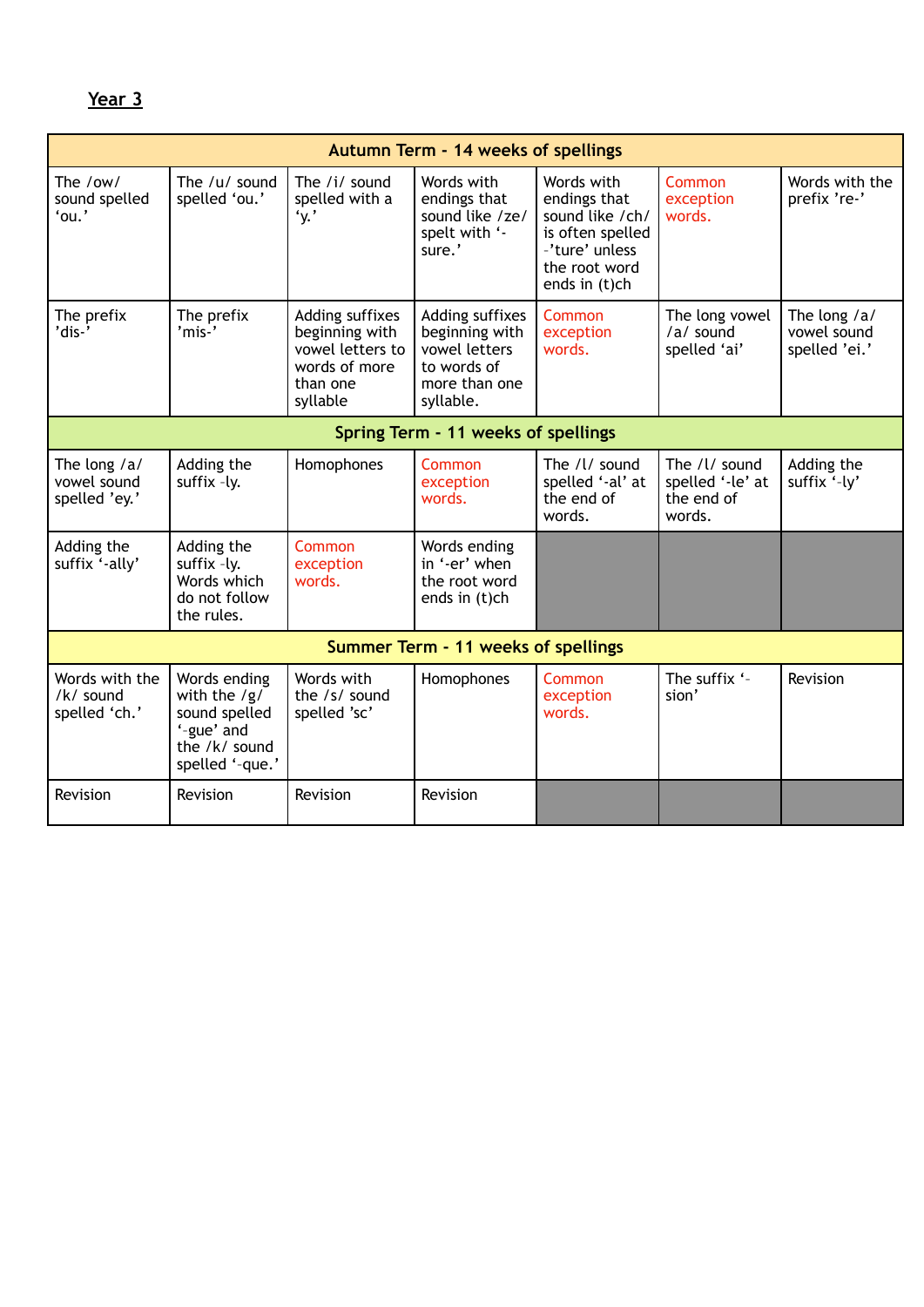|                                                                                                    | Autumn Term - 14 weeks of spellings                                 |                                                                                                   |                                              |                               |                                                                                                               |                                                                                               |  |  |
|----------------------------------------------------------------------------------------------------|---------------------------------------------------------------------|---------------------------------------------------------------------------------------------------|----------------------------------------------|-------------------------------|---------------------------------------------------------------------------------------------------------------|-----------------------------------------------------------------------------------------------|--|--|
| Homophones or<br>near<br>homophones                                                                | The prefix<br>'in'                                                  | Prefix 'il-'.<br>'in-' and 'ir-'                                                                  | The prefix<br>'sub-'                         | The prefix<br>'inter-'        | Common<br>exception<br>words.                                                                                 | The suffix '-<br>ation' is added<br>to verbs to<br>form nouns.                                |  |  |
| The suffix '-<br>ation' is added<br>to verbs to<br>form nouns.                                     | Adding -ly to<br>adverbs.                                           | Adding '-ly' to<br>to turn an<br>adjective into<br>an adverb when<br>the final letter<br>is $'$ . | Word with the<br>'sh' sound<br>spelled ch.   | Common<br>exception<br>words. | Adding the<br>suffix '-ion.'                                                                                  | Adding the<br>suffix -ous.'                                                                   |  |  |
|                                                                                                    |                                                                     |                                                                                                   | Spring Term - 11 weeks of spellings          |                               |                                                                                                               |                                                                                               |  |  |
| The suffix '-<br>ous.'                                                                             | The 'ee' sound<br>spelled with<br>an 'i.'                           | The suffix '-<br>ous.'                                                                            | Common<br>exception<br>words.                | The 'au'<br>digraph           | The suffix '-<br>ion' when the<br>root word ends<br>in 't' or 'te'<br>then the suffix<br>becomes '-<br>tion.' | The suffix '-<br>ion' becomes '-<br>ssion' when<br>the root word<br>ends in 'ss' or<br>'mit.' |  |  |
| The suffix '-<br>cian' used<br>instead of '-<br>sion' when the<br>root word ends<br>in 'c' or 'cs' | Adding '-ly' to<br>create adverbs<br>of manner.                     | Common<br>exception<br>words.                                                                     | Homophones                                   |                               |                                                                                                               |                                                                                               |  |  |
| Summer Term - 11 weeks of spellings                                                                |                                                                     |                                                                                                   |                                              |                               |                                                                                                               |                                                                                               |  |  |
| The /s/ sound<br>spelled c<br>before 'i' and<br>'e'                                                | Word families.<br>'sol word<br>family' and<br>'real word<br>family' | Word families.<br>'phon word<br>family' and<br>'sign word<br>family'                              | Prefixes -<br>'super-' 'anti'<br>and 'auto.' | The prefix bi-                | Common<br>exception<br>words                                                                                  | Plural<br>possessive<br>apostrophes                                                           |  |  |
| Revision                                                                                           | Revision                                                            | Revision                                                                                          | Revision                                     |                               |                                                                                                               |                                                                                               |  |  |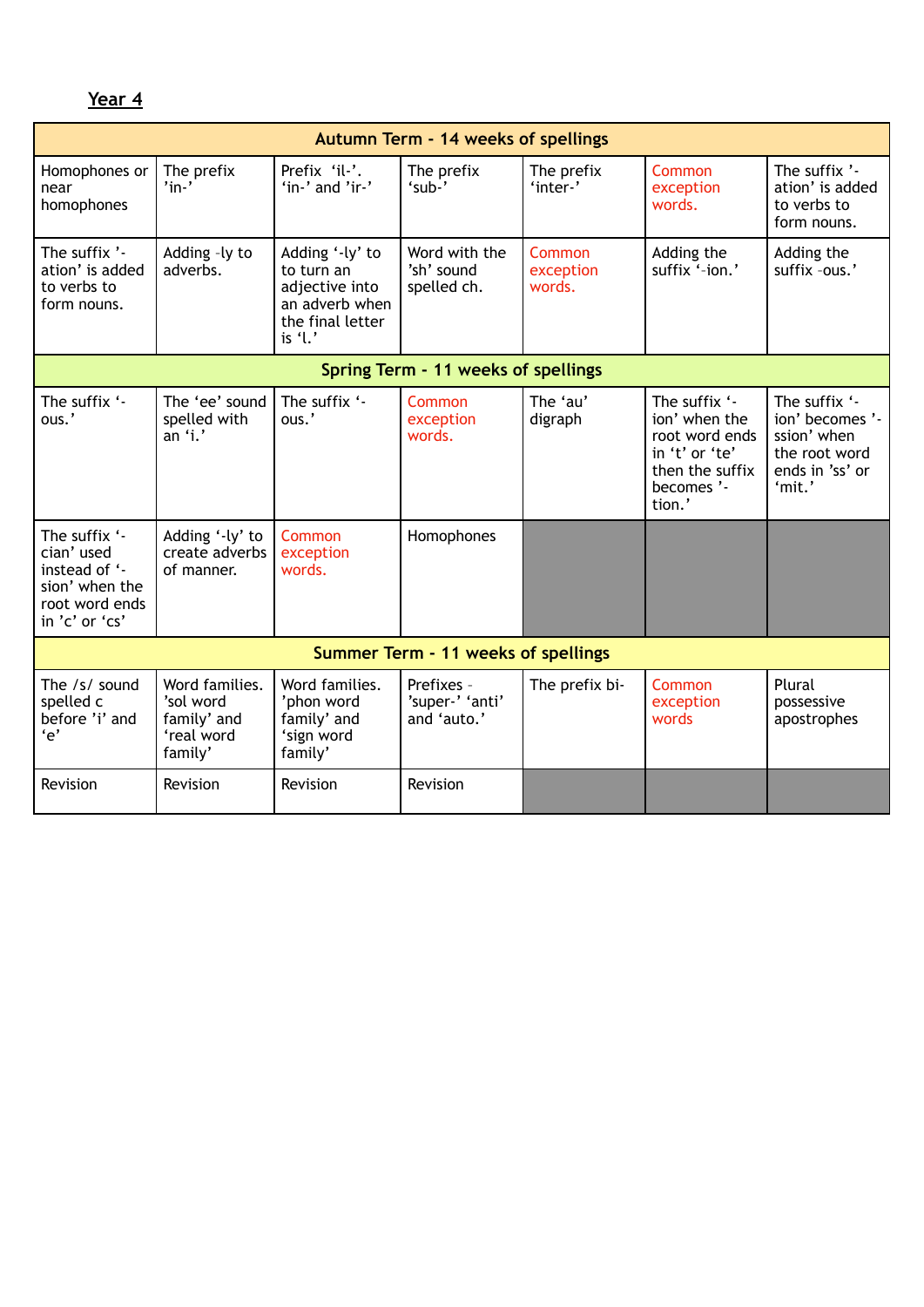| Year 5                                                                                                            |                                                                                                   |                                             |                                            |                                       |                                                               |                                                                                       |  |  |
|-------------------------------------------------------------------------------------------------------------------|---------------------------------------------------------------------------------------------------|---------------------------------------------|--------------------------------------------|---------------------------------------|---------------------------------------------------------------|---------------------------------------------------------------------------------------|--|--|
| Autumn Term - 14 weeks of spellings                                                                               |                                                                                                   |                                             |                                            |                                       |                                                               |                                                                                       |  |  |
| Words ending<br>in '-ious.'                                                                                       | Words ending<br>in '-cious.'                                                                      | Ending '-cial'<br>and '-tial.'              | Ending '-cial'<br>and '-tial.'             | Ending '-cial'<br>and '-tial.'        | <b>Common</b><br>exception<br>words.                          | Words ending<br>in '-ant.'                                                            |  |  |
| Words ending<br>in '-ance.'                                                                                       | Use -ent and<br>-ence after<br>soft $c$ (/s/<br>sound), soft g<br>$\frac{1}{2}$ sound)<br>and qu. | Words ending in<br>'-able' and '-<br>ible.' | Words ending<br>in '-ably' and<br>'-ibly.' | Common<br>exception<br>words.         | Words ending<br>in '-able.'                                   | Adverbs of<br>time                                                                    |  |  |
|                                                                                                                   |                                                                                                   |                                             | Spring Term - 11 weeks of spellings        |                                       |                                                               |                                                                                       |  |  |
| Adding suffixes<br>beginning with<br>vowel letters<br>to words<br>ending in -fer                                  | Words with<br>'silent' letters<br>at the start.                                                   | Words with<br>'silent' letters              | Common<br>exception<br>words.              | Words spelled<br>with 'ie' after<br>C | Words with the<br>'ee' sound<br>spelled ei after<br>c.        | Words<br>containing the<br>letter string<br>'ough' where<br>the sound is /<br>$aw/$ . |  |  |
| Words<br>containing the<br>letter string<br>'ough' where<br>the sound is /<br>o/ as in boat or<br>'ow' as in cow. | Adverbs of<br>possibility.                                                                        | Common<br>exception<br>words.               | Homophones or<br>near<br>homophones.       |                                       |                                                               |                                                                                       |  |  |
| Summer Term - 11 weeks of spellings                                                                               |                                                                                                   |                                             |                                            |                                       |                                                               |                                                                                       |  |  |
| Homophones or<br>near<br>homophones.                                                                              | Homophones<br>or near<br>homophones.                                                              | Homophones or<br>near<br>homophones.        | Homophones or<br>near<br>homophones.       | Common<br>exception<br>words          | Hyphens can<br>be used to join<br>a prefix to a<br>root word, | Common<br>exception<br>words                                                          |  |  |
| Revision                                                                                                          | Revision                                                                                          | Revision                                    | Revision                                   |                                       |                                                               |                                                                                       |  |  |